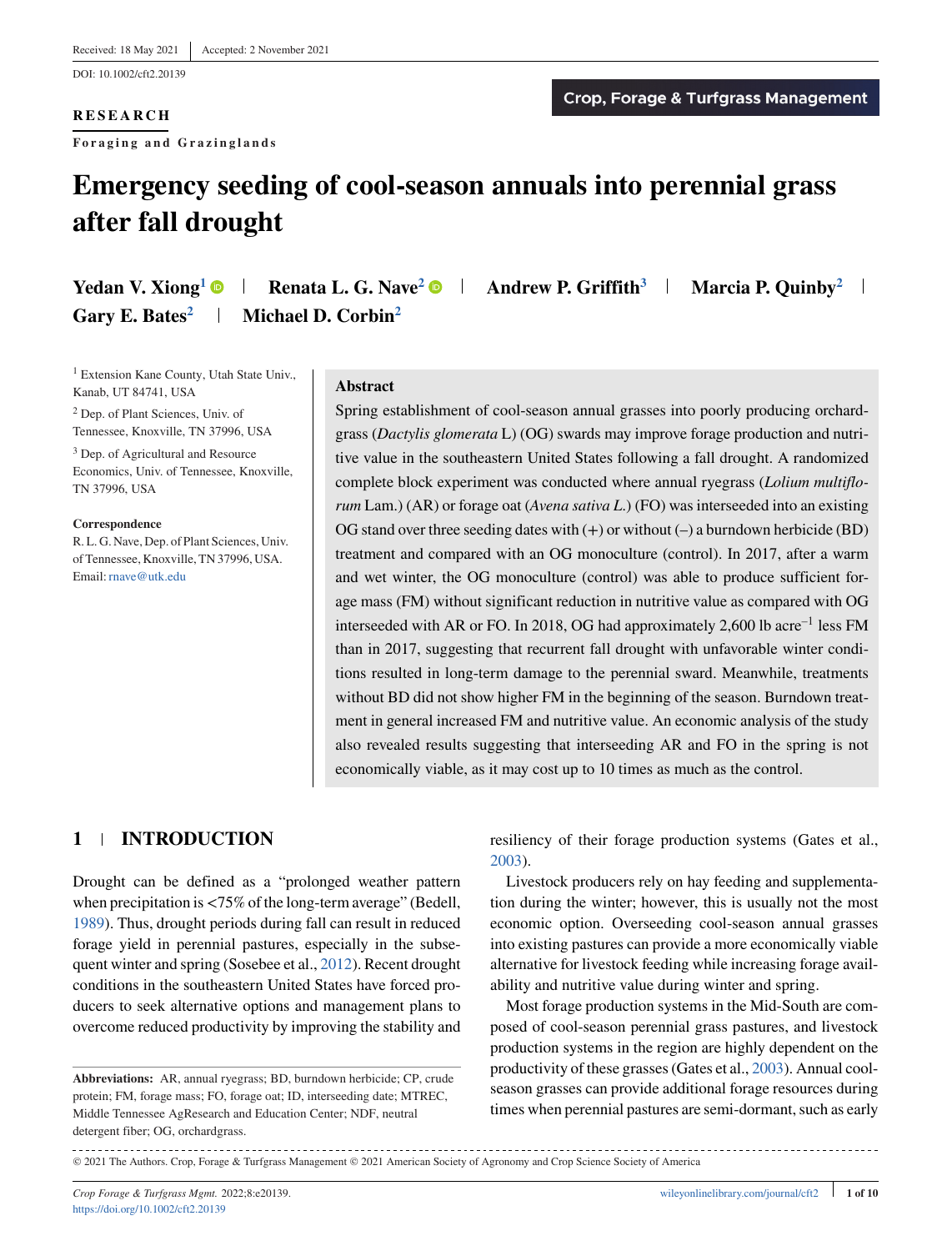#### **TABLE A** Useful conversions

| To convert<br>Column 1 to |                |                                      |
|---------------------------|----------------|--------------------------------------|
| Column 2,                 | Column 1       | Column 2                             |
| multiply by               | suggested unit | <b>SI</b> unit                       |
| 0.304                     | foot, ft       | meter, m                             |
| 2.54                      | inch           | centimeter, cm $(10^{-2} \text{ m})$ |
| 0.405                     | acre           | hectare, ha                          |
| $0.405 \times 10^{3}$     | acre           | square meter, sq m                   |
| 454                       | pound, lb      | gram, g                              |

spring and late fall (Ball et al., [2015;](#page-9-0) Kennelly et al., [2003\)](#page-9-0). However, there is limited information evaluating the potential to establish cool-season annual grasses into weakened swards of cool-season perennial grasses that were compromised by adverse environmental conditions, such as drought.

Most cool-season annual grasses have the potential to produce high yields with nutritive value suitable to sustain dry and lactating cows throughout their growing season (Bagley et al., [1988\)](#page-9-0). Annual ryegrass (AR) has excellent cold tolerance, a long growing season, and produces high quality forage primarily during the spring (Beck et al., [2007\)](#page-9-0). Although it does not provide as high a forage mass (FM) as other cool-season annual grasses (West et al., [1988\)](#page-9-0), AR's extensive growing period normally peaks in May and ends in June (Kennelly et al., [2003\)](#page-9-0). Forage oat (FO) is also cold tolerant and grows rapidly, producing palatable livestock forage from fall through spring (Ball et al., [2015;](#page-9-0) Marten et al., [1975\)](#page-9-0).

Evaluating complementary forage crops that can be established into perennial grass swards can increase overall FM and quickly improve nutritive value during periods of shortages. Therefore, the objective of this study was to determine which combinations of planting date, species, and burndown treatment resulted in greatest FM and quality of orchardgrass (OG) stands interseeded with either AR or FO following a fall drought.

## **2 SITE DESCRIPTION**

This study was conducted at the Middle Tennessee AgResearch and Education Center (MTREC) in Spring Hill, TN (35.68˚ N, 86.91˚ W, 810 ft elevation). A 2-yr field experiment was conducted from February to June of 2017 and 2018. The soil at the location was a Maury silt loam (fine, mixed, active, mesic Typic Paleudalf) (NRCS, [2018\)](#page-9-0). Initial pH was 6.0, and Melich 3-extractable minerals were P = 222 lb acre<sup>-1</sup>, K = 124 lb acre<sup>-1</sup>, Ca = 2086 lb acre<sup>-1</sup>, and Mg = 148 lb acre<sup>−</sup>1. Weather was monitored on site at the MTREC weather station.

The OG (cultivar unknown) sward used for this study was planted (10 lb seed  $\arctan^{-1}$ ) in September 2015. Hay was har-

#### **Core Ideas**

- ∙ Poor orchardgrass stand productivity can be improved by interseeding cool-season annual grasses.
- ∙ Cool-season annual grasses treated with burndown improved forage productivity during spring.
- ∙ Spring seeding of cool-season annual grasses into orchardgrass may not be economically viable.

vested in October 2016. No fertilizer was applied between the hay harvest and experiment initiation in early 2017. Posthaying visual observations indicated that sward conditions were declining as a result of reduced groundcover with moderate grass and broadleaf weed competition.

The experimental design was a randomized complete block. Treatments included all combinations of two annual species (AR or FO) interseeded into OG, three interseeding dates (IDs), and two burndown herbicide (BD) levels [presence (+) or absence (–)], plus an untreated control of OG only. Three replications of these 13 treatments resulted in 39 experimental units.

Burndown herbicide [Gramoxone (1,1′-Dimethyl-4,4′ bipyridinium dichloride; Syngenta)] when present, was applied at each ID at a rate of 32 oz acre<sup>-1</sup> with a 1% non-ionic surfactant to plots measuring 5 by 20 ft. Annual ryegrass (cultivar Wax Marshall) and FO (cultivar Jerry) were interseeded at 30 and 150 lb acre<sup>-1</sup>, respectively, using a Hege 1000 notill plot drill (Hege Company) to depths of 0.5 and 1.5 inches, respectively. In 2017, interseeding occurred on 17 February, 9 March, and 24 March. Forage was sampled and FM was determined on 4 April and 11 May. In 2018, plots were rerandomized and interseeding occurred on 21 February, 4 March, and 15 March, respectively. Sampling for determination of FM occurred on 15 May and 11 June. Sampling occurred at two consecutive dates to determine yield and nutritive value changes across the season. Plots remained unharvested up until completion of the growing season each year, where all plots were then terminated by mowing.

### **2.1 Measurements**

Total aboveground FM was measured in each plot by randomly placing two 1-ft2 quadrats. Samples were hand-clipped above a 3-inch stubble height and dried to constant weight at 140 ˚F. After determination of dry matter (DM) FM, samples were ground through a 0.04-inch (1-mm) screen in a Wiley mill (Thomas-Wiley Laboratory Mill Model 4, Arthur H. Thomas Co.) prior to determination of forage nutritive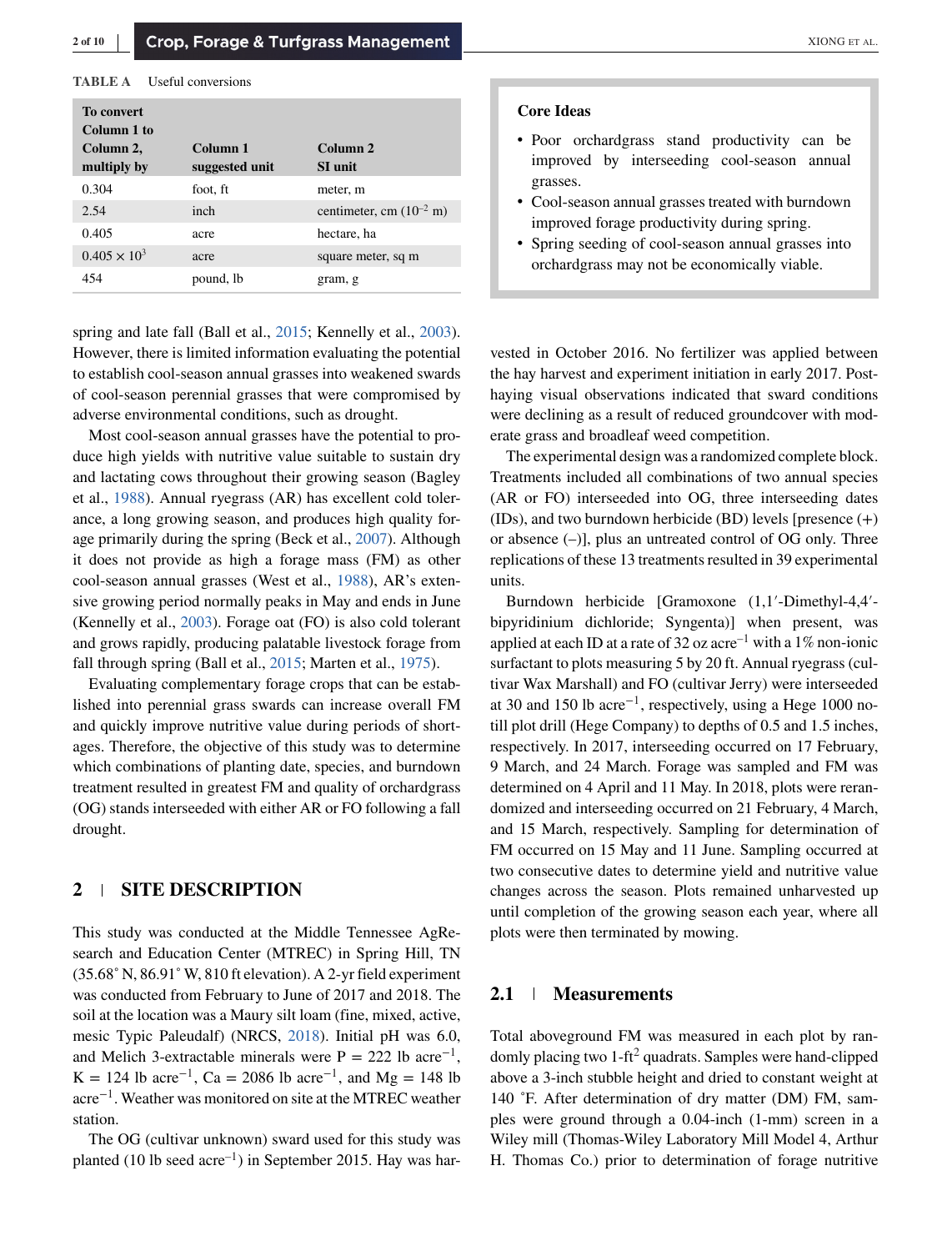value. Crude protein (CP) and neutral detergent fiber (NDF) were predicted by means of near infrared spectroscopy (FOSS 5000, FOSS NIRSystems) using Win ISI II supplied by Infrasoft International. Equations for the CP and NDF were standardized and checked for accuracy with the 2019 Mixed Hay Equation developed by the NIRS Forage and Feed Consortium (NIRSC). The Global H statistical test compared the samples against the model and samples from distinct data sets within the database for accuracy, in which all forage samples fit the equation (H *<* 3.0) and are reported accordingly (Murray et al., [2004\)](#page-9-0).

## **2.2 Production cost**

A partial budget was constructed for each treatment combination to compare cost differences on a FM and CP basis. Input prices (i.e., chemical, fertilizer, machine use, and custom applications) were obtained from local agricultural equipment dealers at the time of the study. Forage mass cost (US\$ ton<sup>-1</sup>) was calculated by dividing the per acre production cost by total FM summed across all harvests. Similarly, CP cost  $(\$ 1b^{-1}$  CP) was calculated by dividing the production cost per acre by the total pounds of CP per acre.

#### **2.3 Statistical analyses**

Data were collected for two consecutive years, 2017 and 2018. For the purpose of statistical inference, years and sampling dates were analyzed individually. Forage mass, CP, and NDF were analyzed using a mixed model analysis of variance (PROC GLIMMIX, SAS 9.4) to test the fixed effects of interseeding dates, forage species, and BD treatment (presence or absence) and their three-way interactions with the random effect of block (replications). When interactions were found, the main effects were separated and their two-way interactions based on the interseeding date, forage species, and BD treatment. Given that the control was the untreated existing monoculture with no interseeding dates, the analysis with the control had fixed effects of forage species and BD, and their two-way interactions with random effects of block. Leastsquare means adjustments were performed using Tukey's HSD to control for Type 1 error. Level of significance was determined at  $\alpha = .05$ .

Cost data were analyzed using PROC MIXED in SAS 9.4 adjusted for Tukey's method for least square means separation with year and replication being random parameters.

## **3 RESULTS AND DISCUSSION**

### **3.1 Weather**

In 2016, there was a severe fall drought in Spring Hill, TN, as well over much of the southeastern United States (Figure [1\)](#page-3-0). Cumulative precipitation from early September to late November totaled 2.4 inches, which was 4.8 inches below the 30-yr average for the same period. Drought was accompanied by greater than average monthly temperatures (Figure [1\)](#page-3-0). The total fall precipitation was inadequate to recharge the soil profile or to support fall regrowth of OG, given that adequate moisture is crucial for driving critical carbohydrate accumulation and storage (Sepaskhah et al., [1979\)](#page-9-0). Precipitation in winter (January–March), spring (April–June), and summer (July–September) of 2017 was generally greater than the 30-yr average.

A slight drought, coupled with greater-than-average temperatures, occurred in November 2017 (Figure [1\)](#page-3-0), resulting in another period of water deficit. However, in contrast to the 2016 fall, October and November of 2017 did provide good conditions for fall regrowth. Abundant precipitation in December was followed by a 40-d drought period with lowerthan-average temperatures (Figure [1\)](#page-3-0).

#### **3.2 Forage mass**

In April 2017, BD– treatments averaged across all ID treatments for both AR and FO showed greater FM than BD+ treatments (Table [1,](#page-3-0)  $P = .001$ ). However, if interseeding occurred in February (ID1) there were no differences in FM between BD+ and BD– treatments. The control treatment had greater FM as compared with the AR and FO treatments for the March (ID2) BD+ (Table [1,](#page-3-0)  $P = .005$ ). There were no differences in FM among species (AR, FO, and control) for treatments BD– across all IDs. These results suggest that in the early stages of vegetative growth, BD treatment eliminated a substantial amount of aboveground FM which was likely composed of mostly weeds (data not collected). In May 2017, FM generally did not differ between IDs and BD treatments, with the exception of ID3 BD+, where AR had less FM than FO and the control (Table [1,](#page-3-0)  $P = .03$ ).

The experimental site received more than adequate precipitation during spring (Figure [1\)](#page-3-0), generating more than 45 days of growth. These results also suggest that drought effects from the previous fall were minimized with similar FM production for the control and all BD– treatments. The warm and moist winter in 2017 (Figure [1\)](#page-3-0) replenished soil moisture and allowed OG to produce sufficient forage even after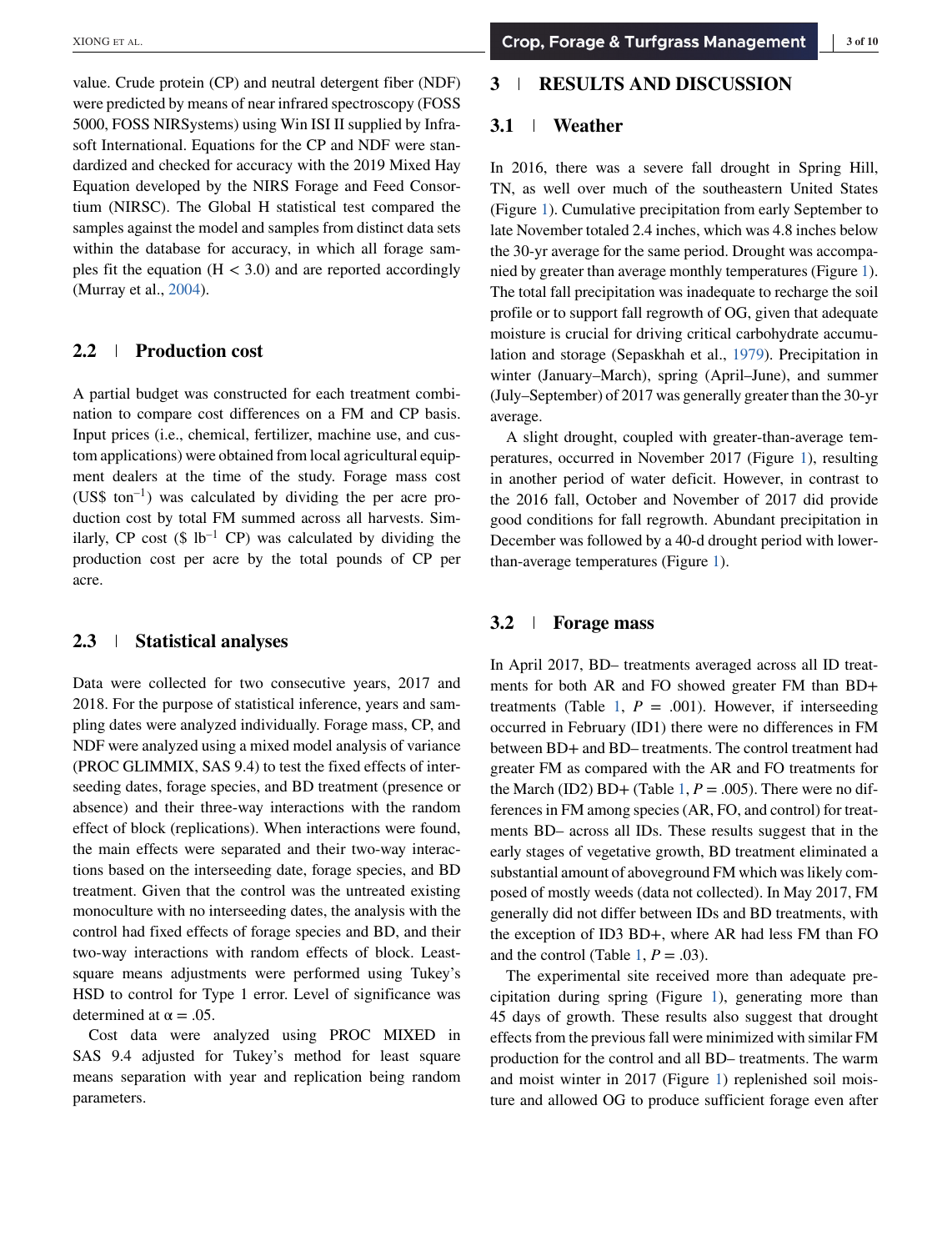<span id="page-3-0"></span>



**FIGURE 1** Average precipitation and temperature from October 2016 to May 2018 in Spring Hill, TN

|  | <b>TABLE</b> 1 Forage mass of an orchardgrass sward interseeded with cool-season annual forages in 2017 in Tennessee |  |  |  |  |  |  |  |  |
|--|----------------------------------------------------------------------------------------------------------------------|--|--|--|--|--|--|--|--|
|--|----------------------------------------------------------------------------------------------------------------------|--|--|--|--|--|--|--|--|

|                |                | <b>Forage mass</b> |       |              |                                         |                          |              |
|----------------|----------------|--------------------|-------|--------------|-----------------------------------------|--------------------------|--------------|
|                |                | April              |       |              | <b>May</b>                              |                          |              |
| ID             | <b>Species</b> | $BD+$              | $BD-$ | $\bar{x}$ ID | $BD+$                                   | $BD-$                    | $\bar{x}$ ID |
|                |                |                    |       |              | $-lb$ acre <sup><math>-l</math></sup> - |                          |              |
| 1              | <b>FO</b>      | 1,067              | 703   | <b>NS</b>    | 4,473                                   | 2,737                    | <b>NS</b>    |
|                | AR             | 853                | 867   |              | 2,983                                   | 3,270                    |              |
|                | Control        | 1,050              | 1,050 |              | 3,833                                   | 3,833                    |              |
| $\overline{2}$ | <b>FO</b>      | 320B               | 873   | $_{\rm NS}$  | 3,543                                   | 3,720                    | <b>NS</b>    |
|                | AR             | 240B               | 1,090 |              | 2,653                                   | 3,263                    |              |
|                | Control        | 1,050A             | 1,050 |              | 3,833                                   | 3,833                    |              |
| $\overline{3}$ | FO             | 197                | 777   | <b>NS</b>    | 2,930A                                  | 2,753                    | <b>NS</b>    |
|                | AR             | NA                 | 917   |              | 1,240B                                  | 3,083                    |              |
|                | Control        | 1,050              | 1,050 |              | 3,833A                                  | 3,833                    |              |
| $ID \times BD$ | 1              | 960a               | 785a  |              | -                                       | $\overline{\phantom{m}}$ |              |
|                | $\overline{2}$ | 280b               | 981a  |              |                                         |                          |              |
|                | 3              | 103 <sub>b</sub>   | 823a  |              |                                         |                          |              |
| Species        | FO             | -                  |       |              |                                         |                          |              |
|                | AR             | $\qquad \qquad -$  |       |              | $\qquad \qquad -$                       | $\qquad \qquad -$        |              |
| <b>BD</b>      |                | 448b               | 866a  |              |                                         |                          |              |

*Note*. AR, annual ryegrass; BD, burndown treatment; BD+, presence of burndown treatment; BD–, absence of burndown treatment; FO, forage oat; ID, interseeding date; NA, not applicable; NS, not significant. Uppercase letter differs within column, lower case letters differ within rows based on Tukey's test ( $\alpha \le .05$ ). When interaction is detected, letter comparisons are among all variables from the interaction.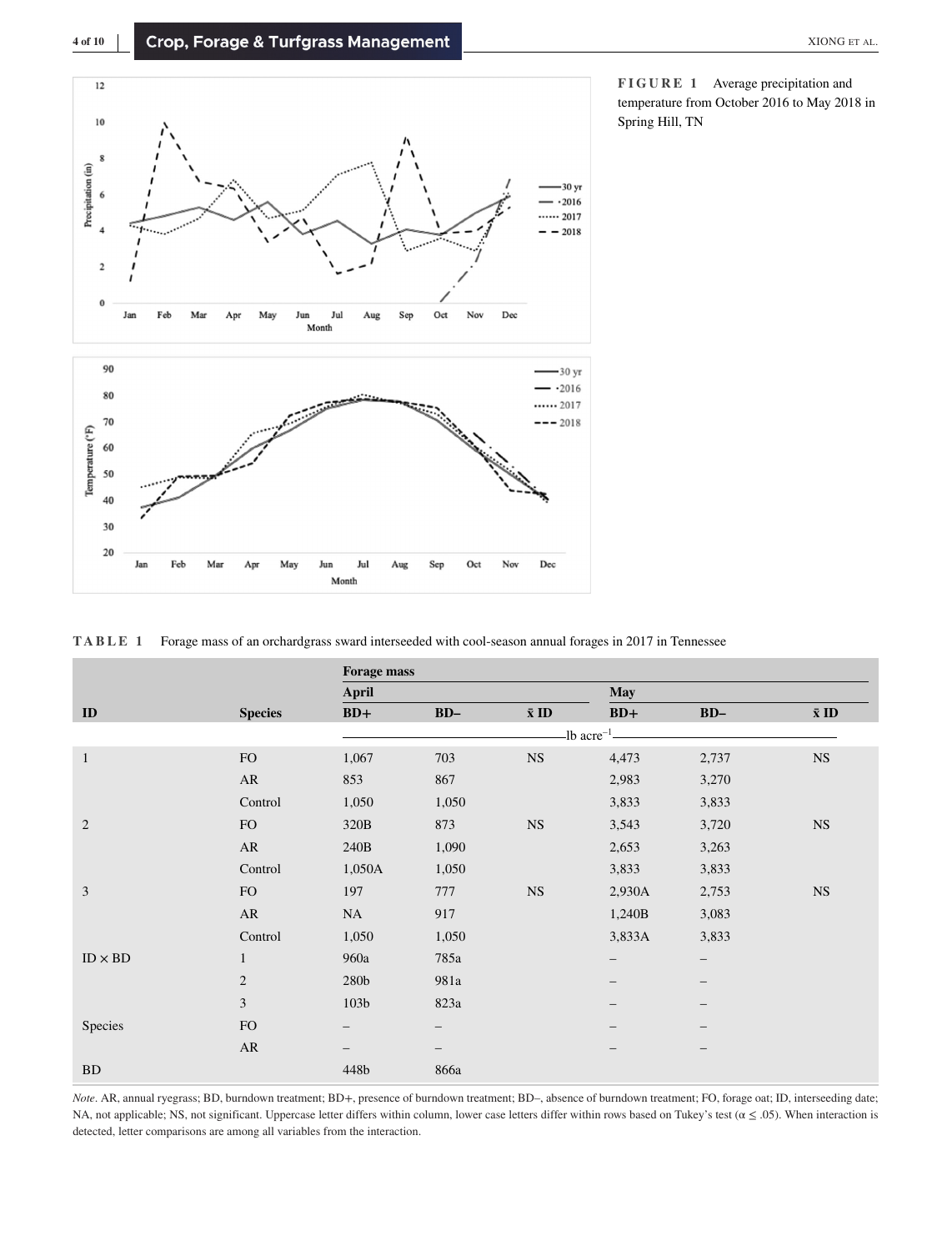**TABLE 2** Forage mass of an orchardgrass sward interseeded with cool-season annual forages in 2018 in Tennessee

<span id="page-4-0"></span>

| AIOITU EI AL.  |                                                                                                       |                    |        |                       |                                         | Crop, Forage & Turigrass management | $\sim$ 01 10 |
|----------------|-------------------------------------------------------------------------------------------------------|--------------------|--------|-----------------------|-----------------------------------------|-------------------------------------|--------------|
| TABLE 2        | Forage mass of an orchardgrass sward interseeded with cool-season annual forages in 2018 in Tennessee |                    |        |                       |                                         |                                     |              |
|                |                                                                                                       | <b>Forage mass</b> |        |                       |                                         |                                     |              |
|                |                                                                                                       | <b>May</b>         |        |                       | June                                    |                                     |              |
| ${\bf ID}$     | <b>Species</b>                                                                                        | $BD+$              | $BD-$  | $\bar{\mathbf{x}}$ ID | $BD+$                                   | $BD-$                               | $\bar{x}$ ID |
|                |                                                                                                       |                    |        |                       | $-lb$ acre <sup><math>-l</math></sup> . |                                     |              |
| $\mathbf{1}$   | FO                                                                                                    | 810                | 803    | $_{\rm NS}$           | 3,197                                   | 2,437                               | $_{\rm NS}$  |
|                | AR                                                                                                    | 680                | 513    |                       | 2,007                                   | 1,683                               |              |
|                | Control                                                                                               | 1,275              | 1,275  |                       | 1,216                                   | 1,216                               |              |
| $\overline{2}$ | FO                                                                                                    | 763B               | 777    | $_{\rm NS}$           | 3,730                                   | 2,040                               | $_{\rm NS}$  |
|                | AR                                                                                                    | 520B               | 840    |                       | 3,060                                   | 1,857                               |              |
|                | Control                                                                                               | 1,275A             | 1,275  |                       | 1,216                                   | 1,216                               |              |
| 3              | FO                                                                                                    | 450B               | 780B   | $_{\rm NS}$           | 3,087                                   | 2,357                               | $_{\rm NS}$  |
|                | AR                                                                                                    | 206B               | 820B   |                       | 2,537                                   | 1,627                               |              |
|                | Control                                                                                               | 1,275A             | 1,275A |                       | 1,216                                   | 1,216                               |              |
| $ID \times BD$ | $\mathbf{1}$                                                                                          | 745a               | 658a   |                       |                                         |                                     |              |
|                | $\mathbf{2}$                                                                                          | 641a               | 808a   |                       |                                         |                                     |              |
|                | 3                                                                                                     | 328b               | 800a   |                       |                                         |                                     |              |
| Species        | ${\rm FO}$                                                                                            |                    |        |                       | 2808A                                   |                                     |              |
|                | AR                                                                                                    |                    |        |                       | 2128B                                   |                                     |              |
| <b>BD</b>      |                                                                                                       |                    |        |                       | 2936a                                   | 2000b                               |              |

*Note*. AR, annual ryegrass; BD, burndown treatment; BD+, presence of burndown treatment; BD–, absence of burndown treatment; FO, forage oat; ID, interseeding date; NS, not significant. Uppercase letter differs within column, lower case letters differ within rows based on Tukey's test ( $\alpha \le .05$ ). When interaction is detected, letter comparisons are among all variables from the interaction.

undergoing a fall drought. During winter, cool-season grasses generally have a low evapotranspiration demand due to colder air temperatures and winter dormancy. Precipitation during this period is generally sufficient to sustain OG sward maintenance. Recent studies have shown that OG can produce sufficient forage after drought periods while productivity of other species such as timothy (*Phleum pratense* L.) may be greatly impacted following drought (Frank et al., [2015;](#page-9-0) Sanada et al., [2010\)](#page-9-0). In addition, BD+ may slow down germination and establishment of FO and AR shortly after seeding, but in most instances productivity can be restored subsequently.

An interaction between ID and BD  $(P = .02)$  occurred in May 2018. When averaged across forage treatments, ID3 BD+ treatments had lowest FM. When averaged across BD treatments, no differences in FM were observed between forage treatments for ID1. For ID2 and ID3 with BD+, the control treatment showed greater FM than both FO and AR  $(P = .003)$ and  $P = 0.009$ , respectively). The only difference in FM in BD– treatments occurred where the control had greater FM than both FO and AR at ID3 (*P* = .04). In June 2018 (Table 2), there were no differences among annual species and the control treatment at neither IDs nor BD treatments. However, there were detected species differences between FO and AR, with FO showing greater FM than AR overall  $(P = .006)$ . Meanwhile, there were also differences between overall BD treatments, with BD+ showing greater FM than BD–  $(P = .0003,$ 

Table 2). Given that the last sampling occurred in June, all species had the same opportunity to establish (in the case of annual grasses), grow and reach maturity, which can explain the lack of differences among ID, and among annual species and the control treatment.

In 2018, the first forage sampling occurred approximately 2 mo after the last planting due to a slow establishment and growth of the annual species. In addition, the existing OG sward received sufficient precipitation in the fall 2017 that preceded the 2018 growing season, as well as early spring of 2018, which likely benefited OG productivity as compared with the newly established annual grass swards.

## **3.3 Nutritive value**

In April 2017 (Table [3\)](#page-5-0), there were CP differences between BD treatments, where swards BD+ showed higher CP content than BD–  $(P = .002)$ . This is likely due to less weed competition that can consequently reduce CP content of the sward. When comparing ID among annual species, ID2 showed greater CP content than ID1, while ID3 did not differ from either  $(P = .002)$ . Meanwhile when comparisons are made with the control treatment, the CP content was higher for the control treatment than AR interseeded in February for BD–  $(P = .04,$  Table [3\)](#page-5-0). Although some differences in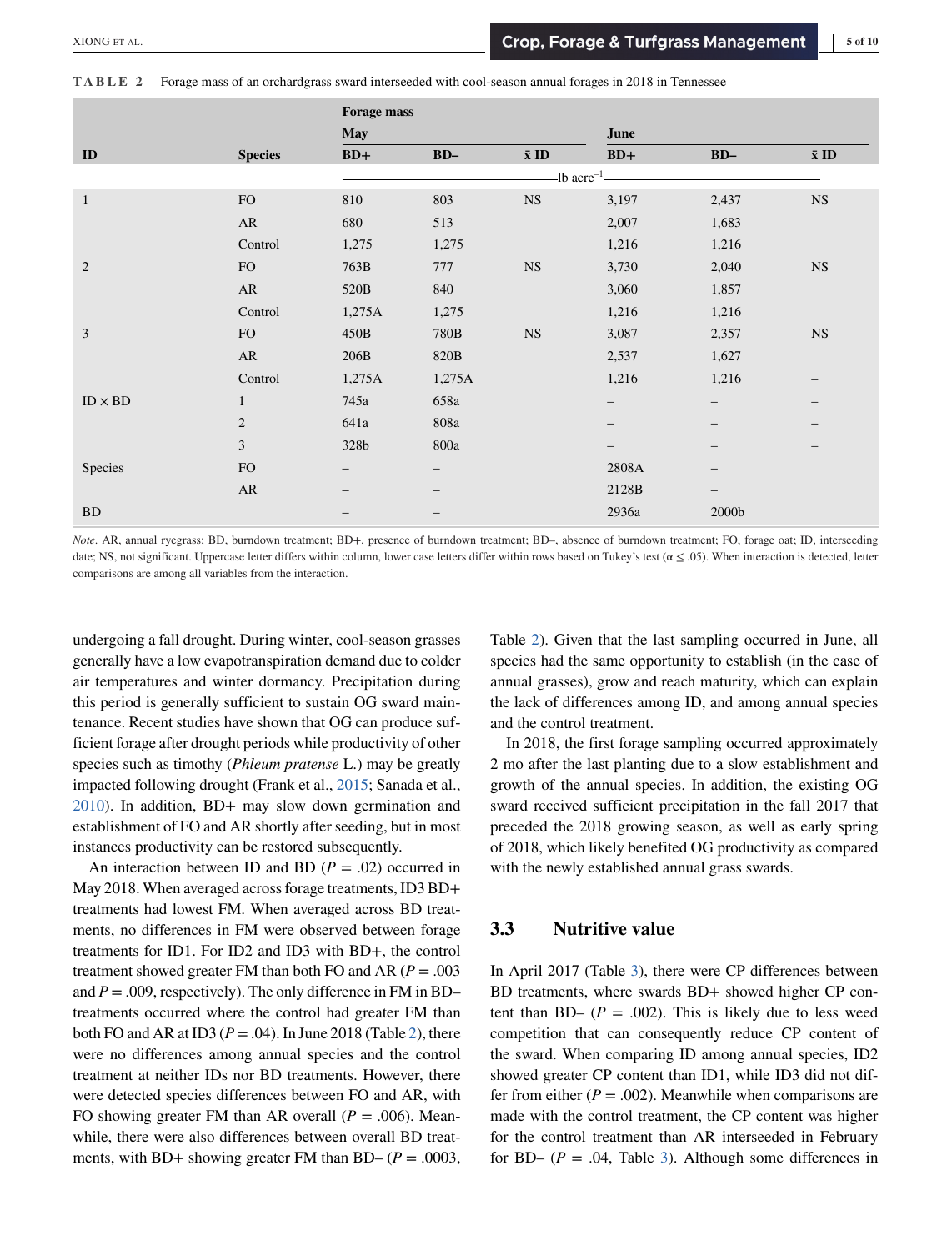| $\frac{1}{2}$<br>)                                            |   |
|---------------------------------------------------------------|---|
| ׇ֘֝֕֡<br>E<br>ł                                               |   |
| ľ<br>ï                                                        |   |
| I                                                             |   |
|                                                               |   |
|                                                               |   |
| 3131                                                          |   |
| ֚                                                             |   |
| ē                                                             |   |
|                                                               |   |
|                                                               |   |
|                                                               |   |
|                                                               |   |
|                                                               |   |
| ł<br>ł                                                        |   |
| I                                                             |   |
| ׇ֚֬֡                                                          |   |
| $\ddot{\phantom{0}}$<br>į                                     |   |
| ;                                                             |   |
| ,                                                             |   |
|                                                               |   |
|                                                               |   |
| ļ                                                             |   |
| i                                                             |   |
|                                                               |   |
| j                                                             |   |
| ı<br>Ì                                                        |   |
| i<br>į                                                        |   |
| $\vdots$                                                      |   |
| ļ                                                             |   |
|                                                               |   |
|                                                               |   |
|                                                               |   |
| ì                                                             |   |
| ֚֘֝                                                           |   |
| Í<br>I                                                        |   |
| l                                                             |   |
|                                                               |   |
| I                                                             |   |
| ֖֖֖֖֖֖֖֧ׅ֖֧ׅ֪ׅ֖֧֪֪ׅ֪֪֪֪֧֪֪֪֪֧֪ׅ֧֚֚֚֚֚֚֚֚֚֚֚֚֚֚֚֚֚֚֚֚֚֚֚֚֬֝֝֝֓ |   |
| Ì                                                             |   |
| ֚֓                                                            |   |
|                                                               |   |
| j                                                             |   |
| $\frac{1}{2}$<br>i                                            |   |
| j                                                             |   |
| i                                                             |   |
| ۱                                                             | l |
| Ę<br>J                                                        |   |
| $\frac{1}{2}$                                                 |   |
| 1<br>ī<br>j                                                   |   |
|                                                               |   |
|                                                               |   |
|                                                               |   |
| l                                                             |   |
| 1                                                             |   |
|                                                               |   |
|                                                               |   |
| j                                                             |   |
| j<br>į<br>i                                                   |   |
| ۱                                                             |   |
|                                                               |   |
| j                                                             |   |
| Į<br>֚֓                                                       |   |
|                                                               |   |
|                                                               |   |
| ļ<br>l<br>l<br>$\overline{ }$                                 |   |
| $\overline{a}$<br>١                                           |   |
| l<br>$\overline{a}$<br>l<br>l                                 |   |

<span id="page-5-0"></span>

|                |           | <b>C</b>                   |                                                                                                                                                                                                                              |              |                  |                          |                   | FON                                                                                                                                                                                                                                                                                                                                                                                                            |                                                                                                                                                                                                                                                                                                                                                                                                                |                   |                                                                                                                                                                                                                                                                                                                                                                                                                |                   |                   |
|----------------|-----------|----------------------------|------------------------------------------------------------------------------------------------------------------------------------------------------------------------------------------------------------------------------|--------------|------------------|--------------------------|-------------------|----------------------------------------------------------------------------------------------------------------------------------------------------------------------------------------------------------------------------------------------------------------------------------------------------------------------------------------------------------------------------------------------------------------|----------------------------------------------------------------------------------------------------------------------------------------------------------------------------------------------------------------------------------------------------------------------------------------------------------------------------------------------------------------------------------------------------------------|-------------------|----------------------------------------------------------------------------------------------------------------------------------------------------------------------------------------------------------------------------------------------------------------------------------------------------------------------------------------------------------------------------------------------------------------|-------------------|-------------------|
|                |           | April                      |                                                                                                                                                                                                                              |              | May              |                          |                   | April                                                                                                                                                                                                                                                                                                                                                                                                          |                                                                                                                                                                                                                                                                                                                                                                                                                |                   | May                                                                                                                                                                                                                                                                                                                                                                                                            |                   |                   |
| $\mathbf{a}$   | Species   | BD <sup>+</sup>            | $BD-$                                                                                                                                                                                                                        | $\bar{x}$ ID | $BD+$            | $BD-$                    | $\overline{x}$ ID | $BD+$                                                                                                                                                                                                                                                                                                                                                                                                          | $BD-$                                                                                                                                                                                                                                                                                                                                                                                                          | $\overline{x}$ ID | $BD+$                                                                                                                                                                                                                                                                                                                                                                                                          | $BD-$             | $\overline{x}$ ID |
|                |           |                            |                                                                                                                                                                                                                              | Ř,           |                  |                          |                   |                                                                                                                                                                                                                                                                                                                                                                                                                |                                                                                                                                                                                                                                                                                                                                                                                                                |                   | P,                                                                                                                                                                                                                                                                                                                                                                                                             |                   |                   |
|                | FO        | 18.4                       | 19.9AB                                                                                                                                                                                                                       | 3B<br>19.    | $\sigma$         | 9.1                      | SN                | 44.7                                                                                                                                                                                                                                                                                                                                                                                                           | 46.4                                                                                                                                                                                                                                                                                                                                                                                                           | SN                | 63                                                                                                                                                                                                                                                                                                                                                                                                             | 59.7 <sub>B</sub> | SN                |
|                | <b>AR</b> | 20.2                       | $17.3B$                                                                                                                                                                                                                      |              | $10.5$           |                          |                   | 41.1                                                                                                                                                                                                                                                                                                                                                                                                           | 41.2                                                                                                                                                                                                                                                                                                                                                                                                           |                   | 57.2                                                                                                                                                                                                                                                                                                                                                                                                           | $60.8$ B          |                   |
|                | Control   | 20.3                       | 20.3A                                                                                                                                                                                                                        |              | 10.4             | $\frac{11}{10.4}$        |                   | 44.9                                                                                                                                                                                                                                                                                                                                                                                                           | 44.9                                                                                                                                                                                                                                                                                                                                                                                                           |                   | 66.3                                                                                                                                                                                                                                                                                                                                                                                                           | 66.3A             |                   |
| 2              | FO        | 25.7                       |                                                                                                                                                                                                                              | 22.2A        | 10.5             |                          | SN                | 39.7                                                                                                                                                                                                                                                                                                                                                                                                           | 44.8                                                                                                                                                                                                                                                                                                                                                                                                           | SN                | 54.8B                                                                                                                                                                                                                                                                                                                                                                                                          | 63.1B             | SN                |
|                | AR        | 23.8                       | $\frac{19.2}{20.3}$                                                                                                                                                                                                          |              | 13.5             | 9.7                      |                   | 43.4                                                                                                                                                                                                                                                                                                                                                                                                           | 46.8                                                                                                                                                                                                                                                                                                                                                                                                           |                   | 52.6B                                                                                                                                                                                                                                                                                                                                                                                                          | 66.6A             |                   |
|                | Control   | 20.3                       |                                                                                                                                                                                                                              |              | $10.4\,$         | 10.4                     |                   | 44.9                                                                                                                                                                                                                                                                                                                                                                                                           | 44.9                                                                                                                                                                                                                                                                                                                                                                                                           |                   | 66.3A                                                                                                                                                                                                                                                                                                                                                                                                          | 66.3A             |                   |
| 3              | FO        | 21.2                       | 20                                                                                                                                                                                                                           | 20.2AB       | 12.4A            | $10.2$<br>$10.4$         | SN                | 44.6                                                                                                                                                                                                                                                                                                                                                                                                           | 44.9                                                                                                                                                                                                                                                                                                                                                                                                           | SN                | 50.1B                                                                                                                                                                                                                                                                                                                                                                                                          | 63.2              | SN                |
|                | AR        | $\mathop{\rm NA}\nolimits$ | $19.5$<br>20.3                                                                                                                                                                                                               |              | 13.4A            |                          |                   | $\overline{1}$                                                                                                                                                                                                                                                                                                                                                                                                 | 45.1                                                                                                                                                                                                                                                                                                                                                                                                           |                   | 42.4C                                                                                                                                                                                                                                                                                                                                                                                                          | 65.6              |                   |
|                | Control   | 20.3                       |                                                                                                                                                                                                                              |              | $10.4B$          | 10.4                     |                   | 44.9                                                                                                                                                                                                                                                                                                                                                                                                           | 44.9                                                                                                                                                                                                                                                                                                                                                                                                           |                   | 66.3A                                                                                                                                                                                                                                                                                                                                                                                                          | 66.3              |                   |
| $ID \times BD$ |           | $\overline{1}$             |                                                                                                                                                                                                                              |              | 9.8 <sub>b</sub> | $10.1b$                  |                   | $\overline{1}$                                                                                                                                                                                                                                                                                                                                                                                                 | $\overline{1}$                                                                                                                                                                                                                                                                                                                                                                                                 |                   | 59.9a                                                                                                                                                                                                                                                                                                                                                                                                          | 60.1a             |                   |
|                |           | $\overline{1}$             | $\overline{1}$                                                                                                                                                                                                               |              | $12.1a$          | 10.1 <sub>b</sub>        |                   | Ī                                                                                                                                                                                                                                                                                                                                                                                                              | Ī                                                                                                                                                                                                                                                                                                                                                                                                              |                   | 53.6b                                                                                                                                                                                                                                                                                                                                                                                                          | 64.7a             |                   |
|                |           | Ī                          | $\overline{1}$                                                                                                                                                                                                               |              | 12.9a            | 10.3 <sub>b</sub>        |                   | Ī                                                                                                                                                                                                                                                                                                                                                                                                              | I                                                                                                                                                                                                                                                                                                                                                                                                              |                   | 46.1c                                                                                                                                                                                                                                                                                                                                                                                                          | 64.3a             |                   |
| Species        | EO        | $\overline{1}$             | $\overline{1}$                                                                                                                                                                                                               |              | $10.3B$          | $\overline{1}$           |                   | $\overline{1}$                                                                                                                                                                                                                                                                                                                                                                                                 | I                                                                                                                                                                                                                                                                                                                                                                                                              |                   | $\overline{1}$                                                                                                                                                                                                                                                                                                                                                                                                 | $\overline{1}$    |                   |
|                | AR.       | $\overline{1}$             | $\overline{1}$                                                                                                                                                                                                               |              | 11.4A            | $\overline{\phantom{a}}$ |                   | $\overline{\phantom{a}}$                                                                                                                                                                                                                                                                                                                                                                                       | $\begin{array}{c} \end{array}$                                                                                                                                                                                                                                                                                                                                                                                 |                   | $\begin{array}{c} \hline \end{array}$                                                                                                                                                                                                                                                                                                                                                                          | $\overline{1}$    |                   |
| BD             |           | 22a                        | 19 <sub>b</sub>                                                                                                                                                                                                              |              | $\overline{1}$   | $\overline{1}$           |                   | $\begin{array}{c} \rule{0pt}{2ex} \rule{0pt}{2ex} \rule{0pt}{2ex} \rule{0pt}{2ex} \rule{0pt}{2ex} \rule{0pt}{2ex} \rule{0pt}{2ex} \rule{0pt}{2ex} \rule{0pt}{2ex} \rule{0pt}{2ex} \rule{0pt}{2ex} \rule{0pt}{2ex} \rule{0pt}{2ex} \rule{0pt}{2ex} \rule{0pt}{2ex} \rule{0pt}{2ex} \rule{0pt}{2ex} \rule{0pt}{2ex} \rule{0pt}{2ex} \rule{0pt}{2ex} \rule{0pt}{2ex} \rule{0pt}{2ex} \rule{0pt}{2ex} \rule{0pt}{$ | $\begin{array}{c} \rule{0pt}{2ex} \rule{0pt}{2ex} \rule{0pt}{2ex} \rule{0pt}{2ex} \rule{0pt}{2ex} \rule{0pt}{2ex} \rule{0pt}{2ex} \rule{0pt}{2ex} \rule{0pt}{2ex} \rule{0pt}{2ex} \rule{0pt}{2ex} \rule{0pt}{2ex} \rule{0pt}{2ex} \rule{0pt}{2ex} \rule{0pt}{2ex} \rule{0pt}{2ex} \rule{0pt}{2ex} \rule{0pt}{2ex} \rule{0pt}{2ex} \rule{0pt}{2ex} \rule{0pt}{2ex} \rule{0pt}{2ex} \rule{0pt}{2ex} \rule{0pt}{$ |                   | $\begin{array}{c} \rule{0pt}{2ex} \rule{0pt}{2ex} \rule{0pt}{2ex} \rule{0pt}{2ex} \rule{0pt}{2ex} \rule{0pt}{2ex} \rule{0pt}{2ex} \rule{0pt}{2ex} \rule{0pt}{2ex} \rule{0pt}{2ex} \rule{0pt}{2ex} \rule{0pt}{2ex} \rule{0pt}{2ex} \rule{0pt}{2ex} \rule{0pt}{2ex} \rule{0pt}{2ex} \rule{0pt}{2ex} \rule{0pt}{2ex} \rule{0pt}{2ex} \rule{0pt}{2ex} \rule{0pt}{2ex} \rule{0pt}{2ex} \rule{0pt}{2ex} \rule{0pt}{$ | $\overline{1}$    |                   |
|                |           |                            | Note. AR, annual ryegrass; BD, burndown treatment; BD+, presence of burndown treatment; BD-, absence of burndown treatment; FO, forage oat; ID, interseeding date; NA, not applicable; NS, not significant. Uppercase letter |              |                  |                          |                   |                                                                                                                                                                                                                                                                                                                                                                                                                |                                                                                                                                                                                                                                                                                                                                                                                                                |                   |                                                                                                                                                                                                                                                                                                                                                                                                                |                   |                   |

differs within column, lower case letters differ within rows based on Tukey's test ( $\alpha \leq .05$ ). When interaction is detected, letter comparisons are among all variables from the interaction. differs within column, lower case letters differ within rows based on Tukey's test (α ≤ .05). When interaction is detected, letter comparisons are among all variables from the interaction.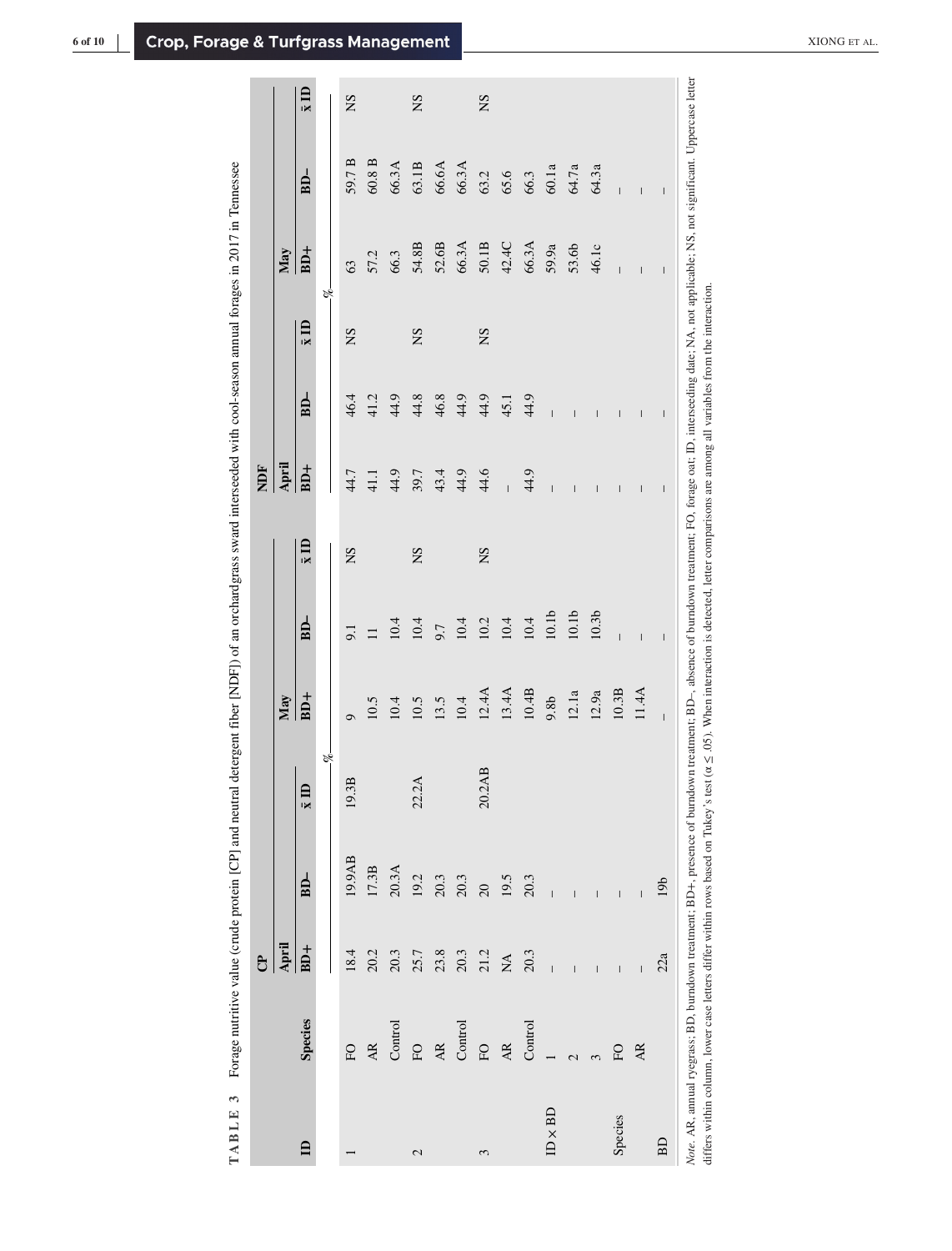CP were observed, nutritive value of all treatments would have exceeded nutrient requirements of all classes of livestock (NRC, [2016\)](#page-9-0), which is to be expected of vegetative growth. There were no differences in neutral detergent fiber (NDF) among treatment levels nor interactions in April 2017 (Table [3\)](#page-5-0).

In May 2017, there was an observed main effect of species with FO showing lower CP content than AR  $(P = .01$ , Table [3\)](#page-5-0). These results suggest that FO reduced nutritive value due to a shift from vegetative to reproductive stage reflected in advanced maturity. Additionally, there was an interaction between ID x BD in CP content, with the highest CP observed in BD+ of ID2 and ID3 ( $P = .02$ , Table [3\)](#page-5-0). When comparisons were made with the control treatment, annual species interseeded in late March (ID3) BD+ showed greater CP content than the control treatment ( $P = .03$ ). These plants were established later with low weed competition and still had immature vegetative material as compared with other IDs (Table [3\)](#page-5-0).

An interaction between ID x BD was also observed for NDF averaged across species in May 2017 ( $P < .0001$ ), with the lowest NDF concentration shown on ID3 BD+ (Table [3\)](#page-5-0). Meanwhile, when compared with the control treatment, both AR and FO on ID1 BD–  $(P = .04)$  and FO on ID2 BD– showed lower NDF than the control  $(P = .02)$ . For BD+ interseeded in March, the control showed greater NDF concentration as compared with the annual species (ID2 and ID3,  $P = .0009$ and .0004, respectively) (Table [3\)](#page-5-0).

Overall, CP of all treatments decreased from April to May 2017, while NDF increased. This is expected due to advanced maturity in the swards. At the end of the growing season, annual grasses show an increase in stem lignification and decrease in the leaf/stem ratio, which are correlated with the decrease in overall nutritive value.

In May 2018, there was an interaction between ID x BD  $(P = .01)$  with the greatest CP observed in ID3 BD+ averaged across species (Table [4\)](#page-7-0). When compared with the control treatment, differences in CP content were observed for annual species interseeded in March with BD+ (ID2 and ID3, *P* = .02 and .001, respectively), where the control treatment consistently showed lower CP. No differences were observed among control treatments and annual grasses BD–. Meanwhile, NDF concentration showed a main effect of species ( $P = .002$ ) with FO showing greater NDF than AR. There was also a main effect of BD  $(P = .001)$ , with BD– showing greater NDF than BD+ (Table [4\)](#page-7-0). When comparisons are made with the control treatment, annual grasses treated with BD+ consistently show lower NDF concentration than the control treatment in all ID1 (*P* = .01), ID2 (*P* = .008) and ID3 (*P* = .004) (Table [4\)](#page-7-0).

In June 2018, no differences were observed in CP or NDF between FO and AR in both BD+ and BD- when averaged across ID treatments (Table [4\)](#page-7-0). When compared with the control, annual species on ID2 BD+ showed lower CP than the control  $(P = .02)$ ; however, no differences were observed for

NDF content at any level of comparison (Table [4\)](#page-7-0). As AR and FO matured between the first and second sampling date, there was likely increased proportion of stems and lignification, resulting in reduced forage nutritive value. Overall, the nutritive value of perennial grasses such as OG and its response to water deficit differ from cool-season annual forages (Frank et al., [2015\)](#page-9-0). Annual grasses are likely to advance maturity at a higher pace during drought, especially at the end of its growing season; whereas perennial grasses are in general less susceptible to changes in maturity under the same circumstances.

## **3.4 Changes in forage mass and nutritive value**

All treatments showed significant increases in FM from April to May of 2017 (Table [1\)](#page-3-0), which supports the conclusion that sufficient winter precipitation can promote FM production despite a previous fall drought. Meanwhile, the CP content of all treatments decreased, and the NDF of all treatments increased (Table [3\)](#page-5-0), reflecting the overall reduction in nutritive value. These results are expected given that a decline in forage quality comes from advancing maturity (Balde et al., [1993\)](#page-9-0).

In 2018 (Table [2\)](#page-4-0), the FM of AR and FO increased from May to June, while the control treatment did not show changes in FM over the course of the season. Meanwhile, inconsistent changes in CP occurred from May to June for all treatments, where most of the time CP content remained the same. However, there was a significant increase in NDF for all treatments from May to June 2018.

The control treatment produced one-third less FM in the first data collection month of 2018 as compared with 2017 and did not show a significant increase in the following month, as was seen in 2017. This was likely due to drier and cooler conditions of the previous winter. In addition, critical conditions at the first 2 mo of fall (October and November) during two consecutive years (2016 and 2017) has the potential to restrict carbohydrate replenishment, damage the root system, and ultimately weaken the sward conditions.

## **3.5 Cost analysis**

The control treatment had the lowest expected cost based on FM and CP (\$5.35–\$5.90 ton<sup>-1</sup> and \$0.02–0.03 lb<sup>-1</sup> CP, Table [5\)](#page-8-0). Though the control was not found to have a significant lower cost than all other treatments on a FM and CP basis, results would suggest interseeding AR and FO in the spring is cost prohibitive in this study, as it may cost up to 10x as much as the control.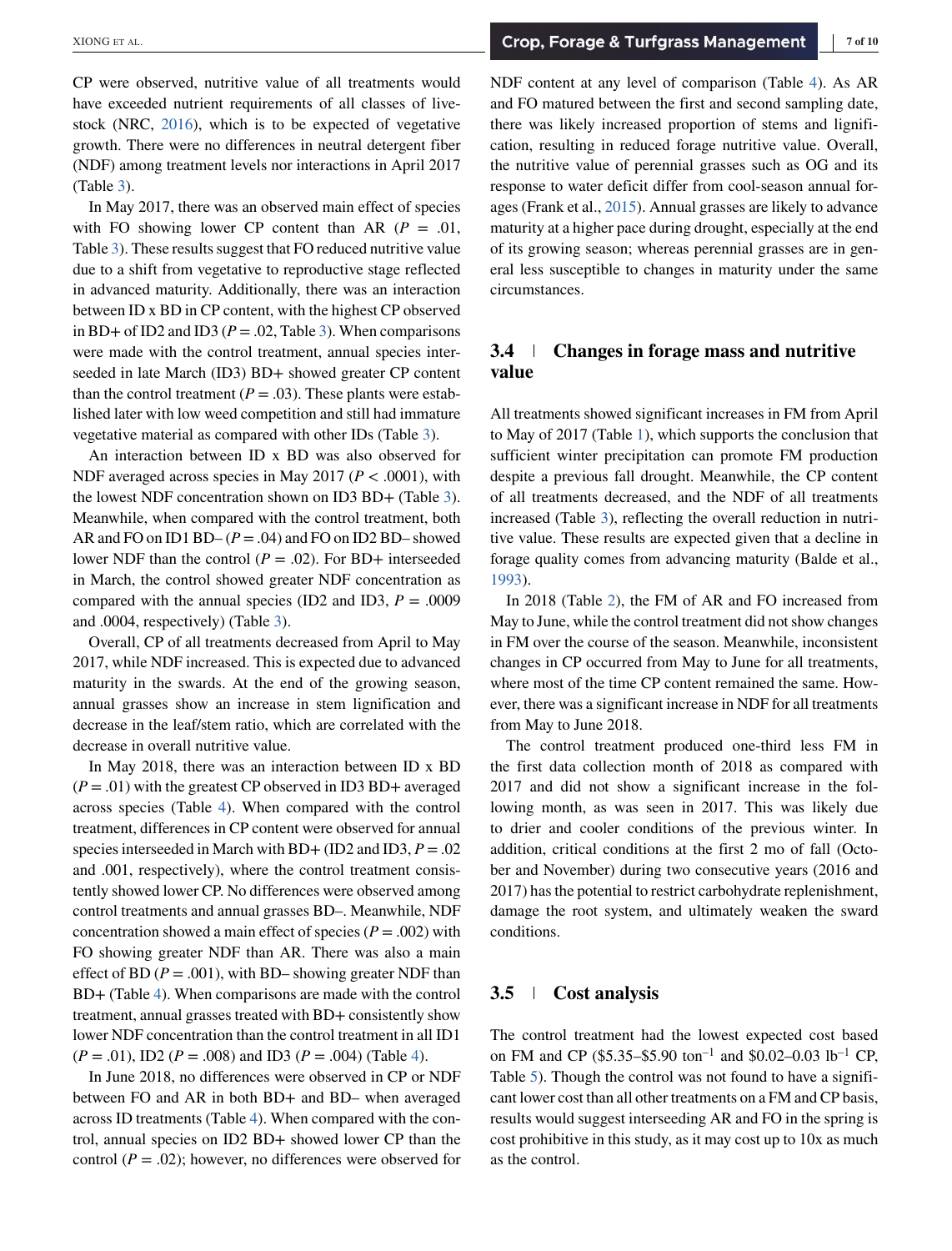|   | ׇׇ֚֘֕֡                                                                                                 |
|---|--------------------------------------------------------------------------------------------------------|
|   | į                                                                                                      |
|   |                                                                                                        |
|   |                                                                                                        |
|   | l<br>֠                                                                                                 |
|   |                                                                                                        |
|   |                                                                                                        |
|   |                                                                                                        |
|   | ׇ֚֡                                                                                                    |
|   |                                                                                                        |
|   |                                                                                                        |
|   |                                                                                                        |
|   |                                                                                                        |
|   | ׇ֚֡                                                                                                    |
|   | 5                                                                                                      |
|   |                                                                                                        |
|   | i                                                                                                      |
|   |                                                                                                        |
|   |                                                                                                        |
|   |                                                                                                        |
|   |                                                                                                        |
|   | ł                                                                                                      |
|   |                                                                                                        |
|   |                                                                                                        |
|   |                                                                                                        |
|   |                                                                                                        |
|   |                                                                                                        |
|   |                                                                                                        |
|   |                                                                                                        |
|   |                                                                                                        |
|   |                                                                                                        |
|   | $\ddotsc$                                                                                              |
|   |                                                                                                        |
|   |                                                                                                        |
|   |                                                                                                        |
|   |                                                                                                        |
|   | į                                                                                                      |
|   |                                                                                                        |
|   | i                                                                                                      |
|   | i                                                                                                      |
|   |                                                                                                        |
|   |                                                                                                        |
|   |                                                                                                        |
|   | ì                                                                                                      |
|   |                                                                                                        |
|   | ֧֧֧֧֧֧֧֧֧֧֧֧֧֧֧֧֓֓֓֝֓֝֬֓֝֬֝֓֝֬֝֓֝֬֝֓֝֬֝֬֝֬֓֓֝֬֓<br>֧ׅ֧֧֧֧֧֧֧֧ׅ֧֪ׅ֧֧֧֧֧֧֧֜֓֬֓֝֬֩֓֜֓֓֓׆<br>֧֧<br>j<br>֘֒ |
|   |                                                                                                        |
|   |                                                                                                        |
|   |                                                                                                        |
|   | ֕                                                                                                      |
|   | į                                                                                                      |
|   | ì<br>$\overline{\phantom{a}}$                                                                          |
|   |                                                                                                        |
|   |                                                                                                        |
|   | ī<br>l                                                                                                 |
|   | j                                                                                                      |
|   | ١                                                                                                      |
|   | Į                                                                                                      |
|   | i                                                                                                      |
|   | ١                                                                                                      |
|   | Ē<br>$\frac{1}{2}$<br>J                                                                                |
|   | I<br>١                                                                                                 |
|   |                                                                                                        |
|   | ì<br>j                                                                                                 |
|   | ļ<br>ł                                                                                                 |
|   | j<br>ļ<br>ï                                                                                            |
|   | ĵ<br>i<br>i                                                                                            |
|   | J                                                                                                      |
|   | ł<br>1<br>ì<br>ì                                                                                       |
|   | į                                                                                                      |
|   | í                                                                                                      |
|   | ļ                                                                                                      |
|   | ֚֘֝                                                                                                    |
|   | j                                                                                                      |
|   | i<br>ł                                                                                                 |
|   | J<br>ļ                                                                                                 |
|   | i<br>ì                                                                                                 |
| Į | ;<br>ļ<br>ı                                                                                            |
|   |                                                                                                        |
|   | j                                                                                                      |
|   | 4                                                                                                      |
|   | ľ<br>י                                                                                                 |
|   | l<br>þ                                                                                                 |
|   | é<br>l<br>4                                                                                            |
|   | ł<br>ĺ<br>l                                                                                            |

<span id="page-7-0"></span>

|                |                                                                                                                                                                                                       | ಕಿ                                    |                                       |                                           |                                             |                                       |                                       | È              |                |              |                                                                                                                                                                                                                                                                                                                                                                                                                |                                                                                                                                                                                                                                                                                                                                                                                                                |                   |
|----------------|-------------------------------------------------------------------------------------------------------------------------------------------------------------------------------------------------------|---------------------------------------|---------------------------------------|-------------------------------------------|---------------------------------------------|---------------------------------------|---------------------------------------|----------------|----------------|--------------|----------------------------------------------------------------------------------------------------------------------------------------------------------------------------------------------------------------------------------------------------------------------------------------------------------------------------------------------------------------------------------------------------------------|----------------------------------------------------------------------------------------------------------------------------------------------------------------------------------------------------------------------------------------------------------------------------------------------------------------------------------------------------------------------------------------------------------------|-------------------|
|                |                                                                                                                                                                                                       | May                                   |                                       |                                           | June                                        |                                       |                                       | May            |                |              | June                                                                                                                                                                                                                                                                                                                                                                                                           |                                                                                                                                                                                                                                                                                                                                                                                                                |                   |
| $\mathbf{r}$   | <b>Species</b>                                                                                                                                                                                        | $BD+$                                 | $BD-$                                 | $\overline{a}$<br>$\overline{\mathbf{x}}$ | $BD+$                                       | $BD-$                                 | $\bar{x}$ ID                          | $BD+$          | $BD-$          | $\bar{x}$ ID | $BD+$                                                                                                                                                                                                                                                                                                                                                                                                          | $BD-$                                                                                                                                                                                                                                                                                                                                                                                                          | $\overline{x}$ ID |
|                |                                                                                                                                                                                                       |                                       |                                       | P,                                        |                                             |                                       |                                       |                |                | Š.           |                                                                                                                                                                                                                                                                                                                                                                                                                |                                                                                                                                                                                                                                                                                                                                                                                                                |                   |
|                | EO                                                                                                                                                                                                    | 12.2                                  | 11.6                                  | SN                                        | 8.1                                         | 10.6                                  |                                       | 40.3B          | 48.6           |              | 67.8                                                                                                                                                                                                                                                                                                                                                                                                           | 65.7                                                                                                                                                                                                                                                                                                                                                                                                           |                   |
|                | AR                                                                                                                                                                                                    | 9.4                                   | 12.4                                  |                                           | 10.1                                        | 9.5                                   | SN                                    | 32.5C          | 39.9           | SN           | 63.5                                                                                                                                                                                                                                                                                                                                                                                                           | 65.4                                                                                                                                                                                                                                                                                                                                                                                                           | SN                |
|                | Control                                                                                                                                                                                               | 10.5                                  | 10.5                                  |                                           | 12.1                                        | 12.1                                  | $\mathbf{I}$                          | 53.9A          | 53.9           |              | 62.3                                                                                                                                                                                                                                                                                                                                                                                                           | 62.3                                                                                                                                                                                                                                                                                                                                                                                                           | $\overline{1}$    |
| 2              | FO                                                                                                                                                                                                    | 13.5A                                 | $\overline{C}$                        | SN                                        | 8.4B                                        | 10.2                                  |                                       | 36.3B          | 48.9           |              | 67.2                                                                                                                                                                                                                                                                                                                                                                                                           | 65.7                                                                                                                                                                                                                                                                                                                                                                                                           |                   |
|                | AR                                                                                                                                                                                                    | 13.7A                                 | 12.5                                  |                                           | $7.9B$                                      | 9.8                                   | SN                                    | 32.9B          | 48.4           | SN           | 67.3                                                                                                                                                                                                                                                                                                                                                                                                           | 62.2                                                                                                                                                                                                                                                                                                                                                                                                           | SN                |
|                | Control                                                                                                                                                                                               | $10.5B$                               | 10.5                                  |                                           | 12.1A                                       | 12.1                                  | $\mathbf{I}$                          | 53.9A          | 53.9           |              | 62.3                                                                                                                                                                                                                                                                                                                                                                                                           | 62.3                                                                                                                                                                                                                                                                                                                                                                                                           | $\overline{1}$    |
| 3              | EO                                                                                                                                                                                                    | 15.2B                                 | 12.9                                  | SN                                        | $\begin{array}{c} 10.2 \\ 11.1 \end{array}$ | $10.6\,$                              |                                       | 39.3B          | $\overline{6}$ |              | 67.1                                                                                                                                                                                                                                                                                                                                                                                                           | 63.8                                                                                                                                                                                                                                                                                                                                                                                                           |                   |
|                | AR.                                                                                                                                                                                                   | $18.1A$                               | 11.7                                  |                                           |                                             | $10.8\,$                              | SN                                    | 35.9B          | 47.3           | SN           | 60.1                                                                                                                                                                                                                                                                                                                                                                                                           | 64.6                                                                                                                                                                                                                                                                                                                                                                                                           | SN                |
|                | Control                                                                                                                                                                                               | $10.5C$                               | 10.5                                  |                                           | 12.1                                        | 12.1                                  | $\overline{1}$                        | 53.9A          | 53.9           |              | 62.3                                                                                                                                                                                                                                                                                                                                                                                                           | 62.3                                                                                                                                                                                                                                                                                                                                                                                                           |                   |
| $ID \times BD$ |                                                                                                                                                                                                       | $10.8c$                               | 11.9bc                                |                                           | $\overline{1}$                              | $\overline{1}$                        | $\begin{array}{c} \hline \end{array}$ | $\overline{1}$ | $\overline{1}$ |              | $\overline{1}$                                                                                                                                                                                                                                                                                                                                                                                                 | $\overline{1}$                                                                                                                                                                                                                                                                                                                                                                                                 |                   |
|                |                                                                                                                                                                                                       | 13.6b                                 | 12.3bc                                |                                           | Ī                                           | Ī                                     | Ī                                     | $\overline{1}$ | Ī              |              | I                                                                                                                                                                                                                                                                                                                                                                                                              | I                                                                                                                                                                                                                                                                                                                                                                                                              |                   |
|                |                                                                                                                                                                                                       | 16.6a                                 | 12.3bc                                |                                           | Ī                                           | Ī                                     | Ī                                     |                | $\mathsf{I}$   |              | Ī                                                                                                                                                                                                                                                                                                                                                                                                              | I                                                                                                                                                                                                                                                                                                                                                                                                              |                   |
| Species        | EO                                                                                                                                                                                                    | $\overline{1}$                        | $\overline{1}$                        |                                           | $\overline{\phantom{a}}$                    | $\overline{\phantom{a}}$              | $\overline{\phantom{a}}$              | 44.2A          | $\overline{1}$ |              | $\overline{1}$                                                                                                                                                                                                                                                                                                                                                                                                 | $\overline{\phantom{a}}$                                                                                                                                                                                                                                                                                                                                                                                       |                   |
|                | AR.                                                                                                                                                                                                   | $\overline{1}$                        | $\overline{\phantom{a}}$              |                                           | $\overline{\phantom{a}}$                    | $\begin{array}{c} \hline \end{array}$ | $\begin{array}{c} \hline \end{array}$ | 39.5B          | $\overline{1}$ |              | $\overline{\phantom{a}}$                                                                                                                                                                                                                                                                                                                                                                                       | $\begin{array}{c} \hline \end{array}$                                                                                                                                                                                                                                                                                                                                                                          |                   |
| BD             |                                                                                                                                                                                                       | $\begin{array}{c} \hline \end{array}$ | $\begin{array}{c} \hline \end{array}$ |                                           | $\sf I$                                     | $\sf I$                               |                                       | 36.7b          | 47.0a          |              | $\begin{array}{c} \rule{0pt}{2ex} \rule{0pt}{2ex} \rule{0pt}{2ex} \rule{0pt}{2ex} \rule{0pt}{2ex} \rule{0pt}{2ex} \rule{0pt}{2ex} \rule{0pt}{2ex} \rule{0pt}{2ex} \rule{0pt}{2ex} \rule{0pt}{2ex} \rule{0pt}{2ex} \rule{0pt}{2ex} \rule{0pt}{2ex} \rule{0pt}{2ex} \rule{0pt}{2ex} \rule{0pt}{2ex} \rule{0pt}{2ex} \rule{0pt}{2ex} \rule{0pt}{2ex} \rule{0pt}{2ex} \rule{0pt}{2ex} \rule{0pt}{2ex} \rule{0pt}{$ | $\begin{array}{c} \rule{0pt}{2ex} \rule{0pt}{2ex} \rule{0pt}{2ex} \rule{0pt}{2ex} \rule{0pt}{2ex} \rule{0pt}{2ex} \rule{0pt}{2ex} \rule{0pt}{2ex} \rule{0pt}{2ex} \rule{0pt}{2ex} \rule{0pt}{2ex} \rule{0pt}{2ex} \rule{0pt}{2ex} \rule{0pt}{2ex} \rule{0pt}{2ex} \rule{0pt}{2ex} \rule{0pt}{2ex} \rule{0pt}{2ex} \rule{0pt}{2ex} \rule{0pt}{2ex} \rule{0pt}{2ex} \rule{0pt}{2ex} \rule{0pt}{2ex} \rule{0pt}{$ |                   |
|                | Note. AR, annual ryegrass; BD, burndown treatment; BD+, presence of burndown treatment; mearment; FO, forage oat; ID, interseeding date; NS, not significant. Uppercase letter differs within column, |                                       |                                       |                                           |                                             |                                       |                                       |                |                |              |                                                                                                                                                                                                                                                                                                                                                                                                                |                                                                                                                                                                                                                                                                                                                                                                                                                |                   |

lower case letters differ within rows based on Tukey's test ( $\alpha \leq .05$ ). When interaction is detected, letter comparisons are among all variables from the interaction. lower case letters differ within rows based on Tukey's test (α ≤ .05). When interaction is detected, letter comparisons are among all variables from the interaction.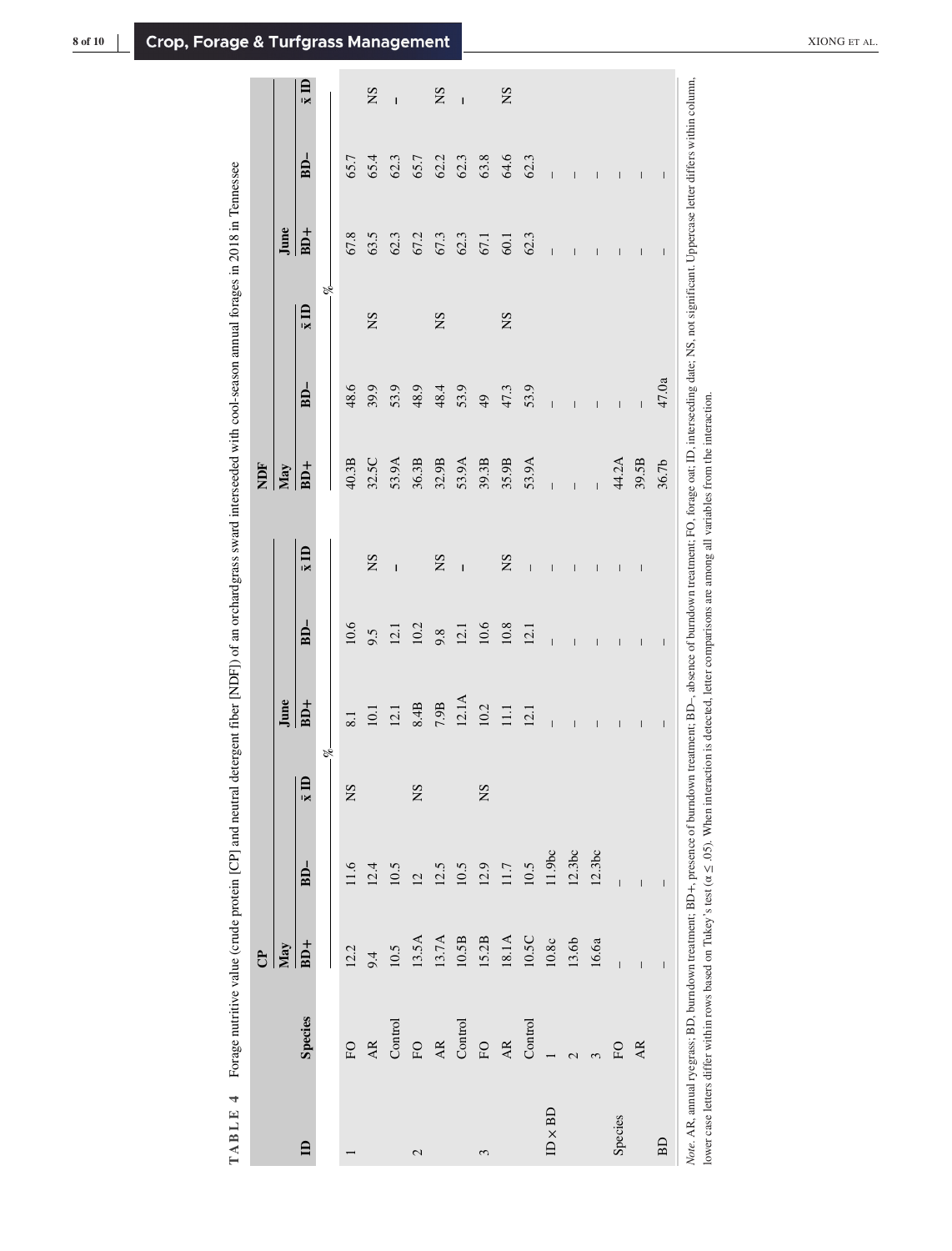<span id="page-8-0"></span>**TABLE 5** Cost of interseeding annual ryegrass and forage oat into an orchardgrass sward based on forage mass and crude protein

|                      | Forage mass cost |                     | Crude protein cost |                   |
|----------------------|------------------|---------------------|--------------------|-------------------|
| <b>Treatment</b>     | 2017             | 2018                | 2017               | 2018              |
|                      |                  | -US\$ ton $^{-1}$ - | $$1b^{-1}$         |                   |
| Control <sup>a</sup> | 5.90b            | 5.35b               | 0.02 <sub>b</sub>  | 0.03 <sub>b</sub> |
| $AR - ID1 BD +$      | 38.38b           | 50.75ab             | 0.15 <sub>b</sub>  | 0.26a             |
| $AR - ID1 BD -$      | 23.88b           | 45.37ab             | 0.10 <sub>b</sub>  | 0.23ab            |
| $AR - ID2 BD +$      | 47.69b           | 41.74ab             | 0.17ab             | 0.25ab            |
| $AR - ID2 BD -$      | 23.46b           | 36.80ab             | 0.09 <sub>b</sub>  | 0.18ab            |
| $AR - ID3 BD +$      | 142.56a          | 64.54a              | 0.56a              | 0.27a             |
| $AR - ID3 BD -$      | 27.14b           | 41.22ab             | 0.11 <sub>b</sub>  | 0.19ab            |
| $FO - ID1 BD +$      | 39.98b           | 57.87a              | 0.19ab             | 0.32a             |
| $FO - ID1 BD -$      | 54.60b           | 63.04a              | 0.30ab             | 0.29a             |
| $FO - ID2 BD +$      | 60.46ab          | 50.16ab             | 0.25ab             | 0.27a             |
| $FO - ID2 BD -$      | 42.74b           | 73.77a              | 0.17ab             | 0.35a             |
| $FO - ID3 BD+$       | 70.50ab          | 64.79a              | 0.28ab             | 0.30a             |
| $FO - ID3 BD -$      | 57.99ab          | 62.52a              | 0.23ab             | 0.29a             |

*Note*. AR, annual ryegrass; BD+, presence of burndown treatment; BD–, absence of burndown treatment; FO, forage oat; ID1, first interseeding date; ID2, second interseeding date; ID3, third interseeding date.

aControl with untreated existent orchardgrass sward.

## **3.6 Implications**

Where adapted in the southeastern United States, OG is very competitive because of its favorable FM and nutritive value (Burner, [2003;](#page-9-0) Clark, [2009;](#page-9-0) Jones & Tracy, [2018;](#page-9-0) Sanada et al, [2010;](#page-9-0) Smith & Saylor, [2012\)](#page-9-0). In this study, warm and wet winter immediately after the 2016 fall drought probably mitigated the drought effects by maintaining adequate FM in the 2017 growing season. Orchardgrass under these conditions is capable of producing leaves at its standard rate with rapid response to water (Saeidnia et al, [2016\)](#page-9-0), therefore it does not necessarily require planting of an emergency crop to overcome drought when only considering the FM production. However, the subsequent rapid intermittent fall drought, along with a cold and dry winter as observed in January 2018 could have intensified the effects of the previous drought on perennial pastures, which can be devastating for cool-season grasses when trying to recover from dormancy (Frank et al., [2015\)](#page-9-0). On top of the unfavorable weather condition, the low-height defoliations (3 inches) of OG sward in the previous season could also negatively impact ground coverage and productivity due to the poor persistence of OG (Saeidnia et al, [2016\)](#page-9-0). The decline of ground cover of OG pasture due to drought and low cutting height has been widely observed and addressed (Clark, [2009;](#page-9-0) Smith & Saylor, [2012\)](#page-9-0). A study on persistence and productivity of OG conducted in Virginia (Jones & Tracy, [2018\)](#page-9-0) concluded that harvest at a 2-inch height showed significant ground coverage decline, while harvest height at 4 inches or above did not. If frequent drought periods continue to occur in the Southeast, especially during fall and winter, along with the poor persistence of OG, there would be an increased demand for a fast-growing and reliable emergency forage crop to be established. If the goal for the emergency crop is increased FM, FO with BD+ was shown to be more productive then AR with BD+. In support of these results, Maloney et al. [\(1999\)](#page-9-0) also observed higher FM of FO as compared with AR in the spring.

## **4 CONCLUSIONS**

The effects of drought can eventually shorten the life of OG by thinning the sward, which can result in greater weed invasion. A warm and wet winter can mitigate the effects of a previous fall drought, resulting in little need for emergency forage crop. If spring seeding annuals is desired, both AR and FO can be established anytime from mid-February to late March and should be accompanied by a BD+ to increase FM and nutritive value. Depending on the demand and purpose for the pasture, FO has the potential to increase FM later in the season, with a reduction in CP content and increased NDF as the plant matures. Alternatively, AR treated with BD+ maintained high nutritive value. However, results from this study indicate that emergency seeding of annual forages into OG swards is not economical.

#### **ACKNOWLEDGMENTS**

The authors thank Kevin Thompson and Joe David Plunk at the University of Tennessee Middle Tennessee AgResearch